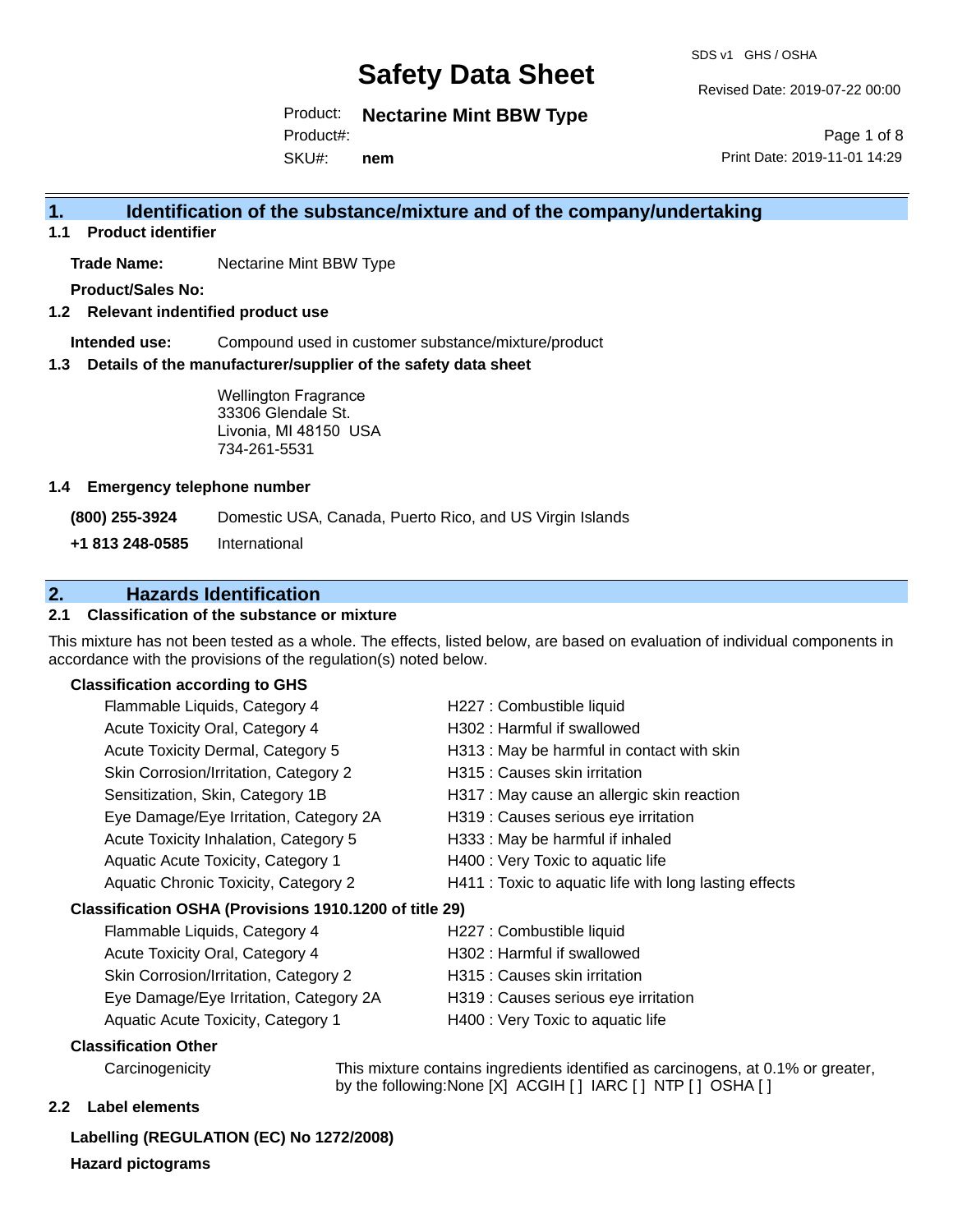Product: **Nectarine Mint BBW Type**

Product#:

SKU#: **nem** Revised Date: 2019-07-22 00:00

Page 2 of 8 Print Date: 2019-11-01 14:29



**Signal Word: Warning**

| <b>Hazard statments</b> |                                                 |
|-------------------------|-------------------------------------------------|
| H227                    | Combustible liquid                              |
| H302                    | Harmful if swallowed                            |
| H313                    | May be harmful in contact with skin             |
| H315                    | Causes skin irritation                          |
| H317                    | May cause an allergic skin reaction             |
| H319                    | Causes serious eye irritation                   |
| H333                    | May be harmful if inhaled                       |
| H400                    | Very Toxic to aquatic life                      |
| H411                    | Toxic to aquatic life with long lasting effects |
|                         |                                                 |

### **Precautionary Statements**

#### **Prevention:**

| P235 | Keep cool                                                             |
|------|-----------------------------------------------------------------------|
| P264 | Wash hands thoroughly after handling                                  |
| P270 | Do not eat, drink or smoke when using this product                    |
| P272 | Contaminated work clothing should not be allowed out of the workplace |
| P273 | Avoid release to the environment                                      |

#### **Response:**

| PV.IVV.              |                                                                                                                                       |
|----------------------|---------------------------------------------------------------------------------------------------------------------------------------|
| $P301 + P312 + P330$ | IF SWALLOWED: Call a POISON CENTER or doctor/physician if you feel unwell Rinse<br>mouth                                              |
| P302 + P352          | IF ON SKIN: Wash with soap and water                                                                                                  |
| $P304 + P312$        | IF INHALED: Call a POISON CENTER or doctor/physician if you feel unwell                                                               |
| $P305 + P351 + P338$ | IF IN EYES: Rinse cautiously with water for several minutes Remove contact lenses if<br>present and easy to do. continue rinsing      |
| $P333 + P313$        | If skin irritation or a rash occurs: Get medical advice/attention                                                                     |
| $P337 + P313$        | If eye irritation persists: Get medical advice/attention                                                                              |
| P362                 | Take off contaminated clothing and wash before reuse                                                                                  |
| P363                 | Wash contaminated clothing before reuse                                                                                               |
| P370 + P378          | In case of fire: Use Carbon dioxide (CO2), Dry chemical, or Foam for extinction. Do not use<br>a direct water jet on burning material |
| P391                 | <b>Collect Spillage</b>                                                                                                               |

#### **2.3 Other Hazards**

#### **no data available**

## **3. Composition/Information on Ingredients**

## **3.1 Mixtures**

This product is a complex mixture of ingredients, which contains among others the following substance(s), presenting a health or environmental hazard within the meaning of the UN Globally Harmonized System of Classification and Labeling of Chemicals (GHS):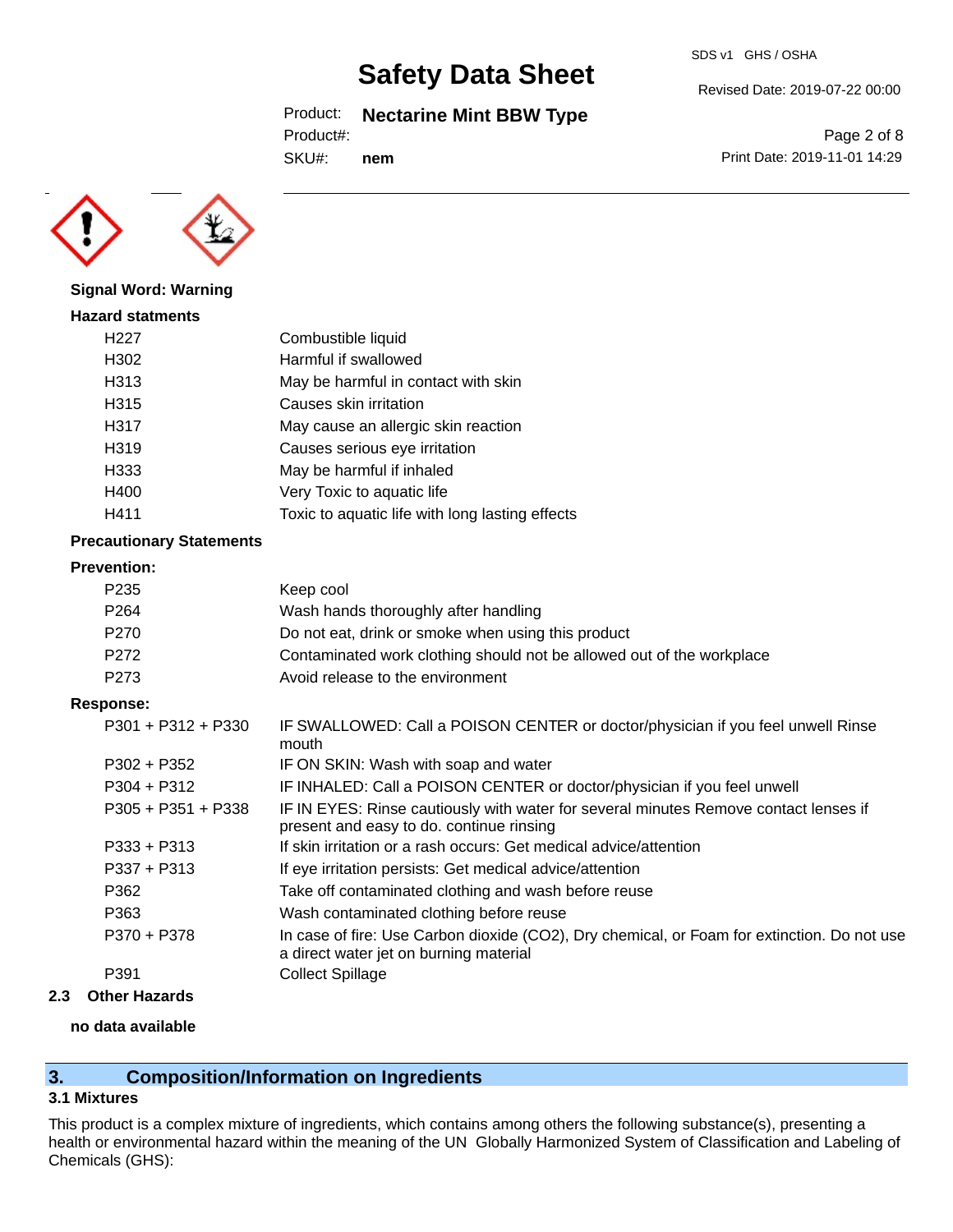SDS v1 GHS / OSHA

Revised Date: 2019-07-22 00:00

## Product: **Nectarine Mint BBW Type**

Product#:

SKU#: **nem**

Page 3 of 8 Print Date: 2019-11-01 14:29

| CAS#<br>Ingredient     | EC#                                                      | Conc.<br>Range | <b>GHS Classification</b>           |  |  |
|------------------------|----------------------------------------------------------|----------------|-------------------------------------|--|--|
| 120-51-4               | 204-402-9                                                | 70 - 80 %      | H302; H313; H400; H411              |  |  |
| <b>Benzyl Benzoate</b> |                                                          |                |                                     |  |  |
| 18479-58-8             | 242-362-4                                                | $5 - 10%$      | H227; H303; H315; H319; H402        |  |  |
|                        | 2,6-dimethyloct-7-en-2-ol                                |                |                                     |  |  |
| 5989-27-5              | 227-813-5                                                | $2 - 5%$       | H226; H304; H315; H317; H400; H410  |  |  |
| Limonene               |                                                          |                |                                     |  |  |
| 68912-13-0             | 272-805-7                                                | $2 - 5%$       | H401; H411                          |  |  |
|                        | Hexahydro-methanoindenyl Propionate                      |                |                                     |  |  |
| 5392-40-5              | 226-394-6                                                | $1 - 2%$       | H313; H315; H317; H319; H401        |  |  |
| Citral                 |                                                          |                |                                     |  |  |
| 706-14-9               | 211-892-8                                                | $1 - 2%$       | H316                                |  |  |
| gamma-Decalactone      |                                                          |                |                                     |  |  |
| 5182-36-5              | 225-963-6                                                | $1 - 2%$       | H302; H402; H412                    |  |  |
|                        | 2,4,6-Trimethyl-4-phenyl-1,3-dioxane                     |                |                                     |  |  |
| 115-95-7               | 204-116-4                                                | $1 - 2%$       | H227; H315; H317; H320; H402        |  |  |
| <b>Linalyl Acetate</b> |                                                          |                |                                     |  |  |
| $93 - 92 - 5$          | 202-288-5                                                | $1 - 2%$       | H227; H402                          |  |  |
| methylbenzyl acetate   |                                                          |                |                                     |  |  |
| 101-86-0               | 202-983-3                                                | $1 - 2%$       | H303; H316; H317; H400; H411        |  |  |
|                        | Hexyl cinnamaldehyde                                     |                |                                     |  |  |
| 80-54-6                | 201-289-8                                                | $0.1 - 1.0 %$  | H227; H302; H315; H317; H361; H401; |  |  |
|                        | <b>Butylphenyl Methylpropional</b>                       |                | H412                                |  |  |
|                        | See Section 16 for full text of GHS classification codes |                |                                     |  |  |

See Section 16 for full text of GHS classification codes which where not shown in section 2

Total Hydrocarbon Content (%  $w/w$ ) = 3.33

| <b>First Aid Measures</b><br>4.                                 |                                                                                                               |
|-----------------------------------------------------------------|---------------------------------------------------------------------------------------------------------------|
| <b>Description of first aid measures</b><br>4.1                 |                                                                                                               |
| Inhalation:                                                     | Remove from exposure site to fresh air and keep at rest.<br>Obtain medical advice.                            |
| Eye Exposure:                                                   | Flush immediately with water for at least 15 minutes.<br>Contact physician if symptoms persist.               |
| <b>Skin Exposure:</b>                                           | Remove contaminated clothes. Wash thoroughly with water (and soap).<br>Contact physician if symptoms persist. |
| Ingestion:                                                      | Rinse mouth with water and obtain medical advice.                                                             |
| 4.2 Most important symptoms and effects, both acute and delayed |                                                                                                               |
| Symptoms:                                                       | no data available                                                                                             |
| Risks:                                                          | Refer to Section 2.2 "Hazard Statements"                                                                      |

**4.3 Indication of any immediate medical attention and special treatment needed**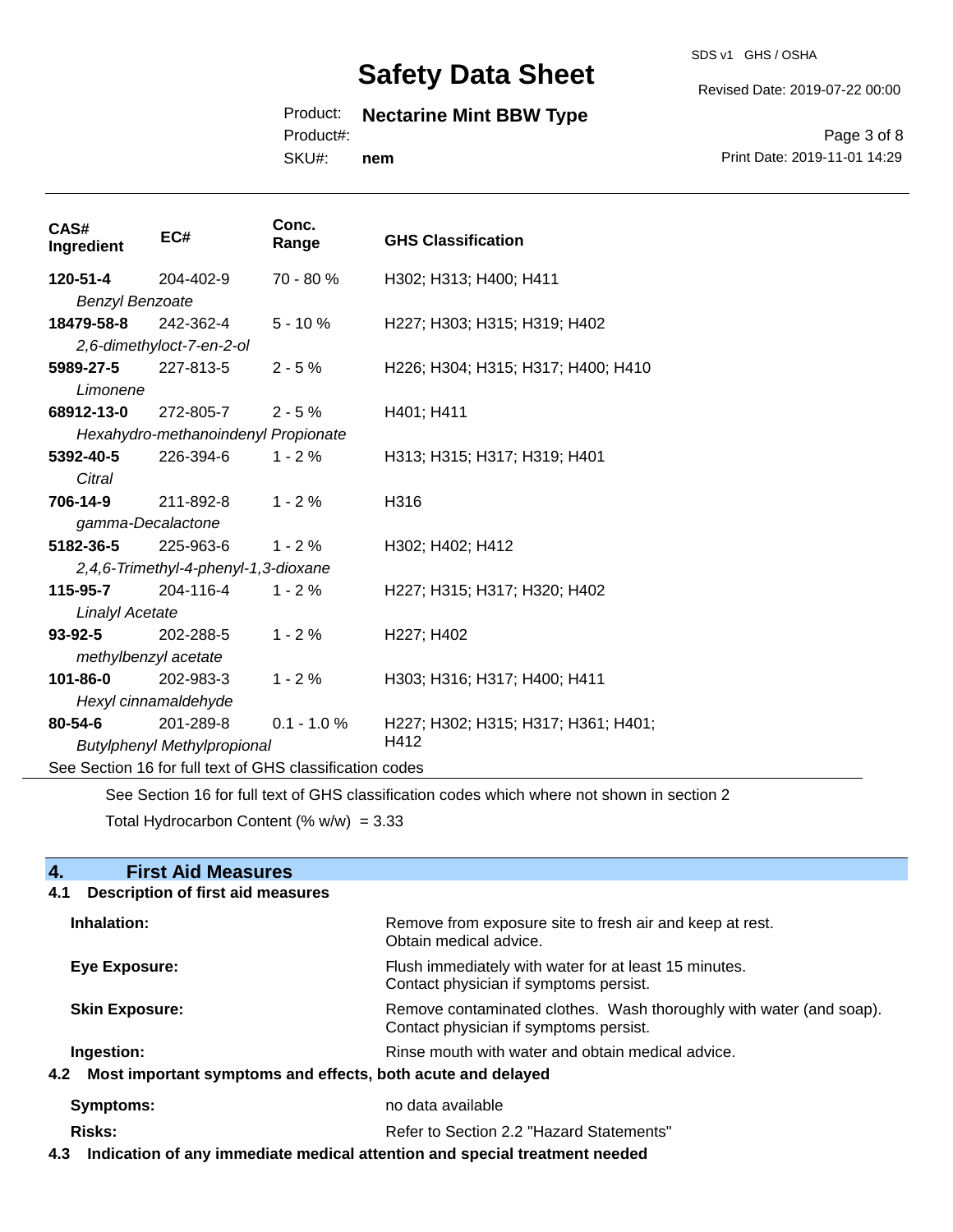SDS v1 GHS / OSHA

Revised Date: 2019-07-22 00:00

### Product: **Nectarine Mint BBW Type**

Product#:

SKU#: **nem**

Page 4 of 8 Print Date: 2019-11-01 14:29

|           | <b>Treatment:</b>                                                                                                                                                                                                                                     | Refer to Section 2.2 "Response"                                                                                   |  |
|-----------|-------------------------------------------------------------------------------------------------------------------------------------------------------------------------------------------------------------------------------------------------------|-------------------------------------------------------------------------------------------------------------------|--|
| 5.<br>5.1 | <b>Fire-Fighting measures</b><br><b>Extinguishing media</b>                                                                                                                                                                                           |                                                                                                                   |  |
|           | Suitable:                                                                                                                                                                                                                                             | Carbon dioxide (CO2), Dry chemical, Foam                                                                          |  |
| 5.2       | <b>Unsuitable</b><br>Special hazards arising from the substance or mixture                                                                                                                                                                            | Do not use a direct water jet on burning material                                                                 |  |
| 5.3       | <b>During fire fighting:</b><br><b>Advice for firefighters</b>                                                                                                                                                                                        | Water may be ineffective                                                                                          |  |
|           | <b>Further information:</b>                                                                                                                                                                                                                           | Standard procedure for chemical fires                                                                             |  |
| 6.        | <b>Accidental Release Measures</b>                                                                                                                                                                                                                    |                                                                                                                   |  |
| 6.1       |                                                                                                                                                                                                                                                       | Personal precautions, protective equipment and emergency procedures                                               |  |
| 6.2       | major spill.<br><b>Environmental precautions</b>                                                                                                                                                                                                      | Avoid inhalation and contact with skin and eyes. A self-contained breathing apparatus is recommended in case of a |  |
| 6.3       | Keep away from drains, soil, and surface and groundwater.<br>Methods and materials for containment and cleaning up                                                                                                                                    |                                                                                                                   |  |
|           | Clean up spillage promptly. Remove ignition sources. Provide adequate ventilation. Avoid excessive inhalation of<br>vapors. Gross spillages should be contained by use of sand or inert powder and disposed of according to the local<br>regulations. |                                                                                                                   |  |
| 6.4       | <b>Reference to other sections</b>                                                                                                                                                                                                                    |                                                                                                                   |  |
|           | Not Applicable                                                                                                                                                                                                                                        |                                                                                                                   |  |
| 7.        | <b>Handling and Storage</b>                                                                                                                                                                                                                           |                                                                                                                   |  |

#### **7.1 Precautions for safe handling**

Apply according to good manufacturing and industrial hygiene practices with proper ventilation. Do not drink, eat or smoke while handling. Respect good personal hygiene.

#### **7.2 Conditions for safe storage, including any incompatibilities**

Store in a cool, dry and ventilated area away from heat sources and protected from light in tightly closed original container. Avoid uncoated metal container. Keep air contact to a minimum.

### **7.3 Specific end uses**

No information available

### **8. Exposure Controls/Personal Protection**

#### **8.1 Control parameters**

**Exposure Limits:** Contains no substances with occupational exposure limit values.

**Engineering Controls:** Use local exhaust as needed.

#### **8.2 Exposure controls - Personal protective equipment**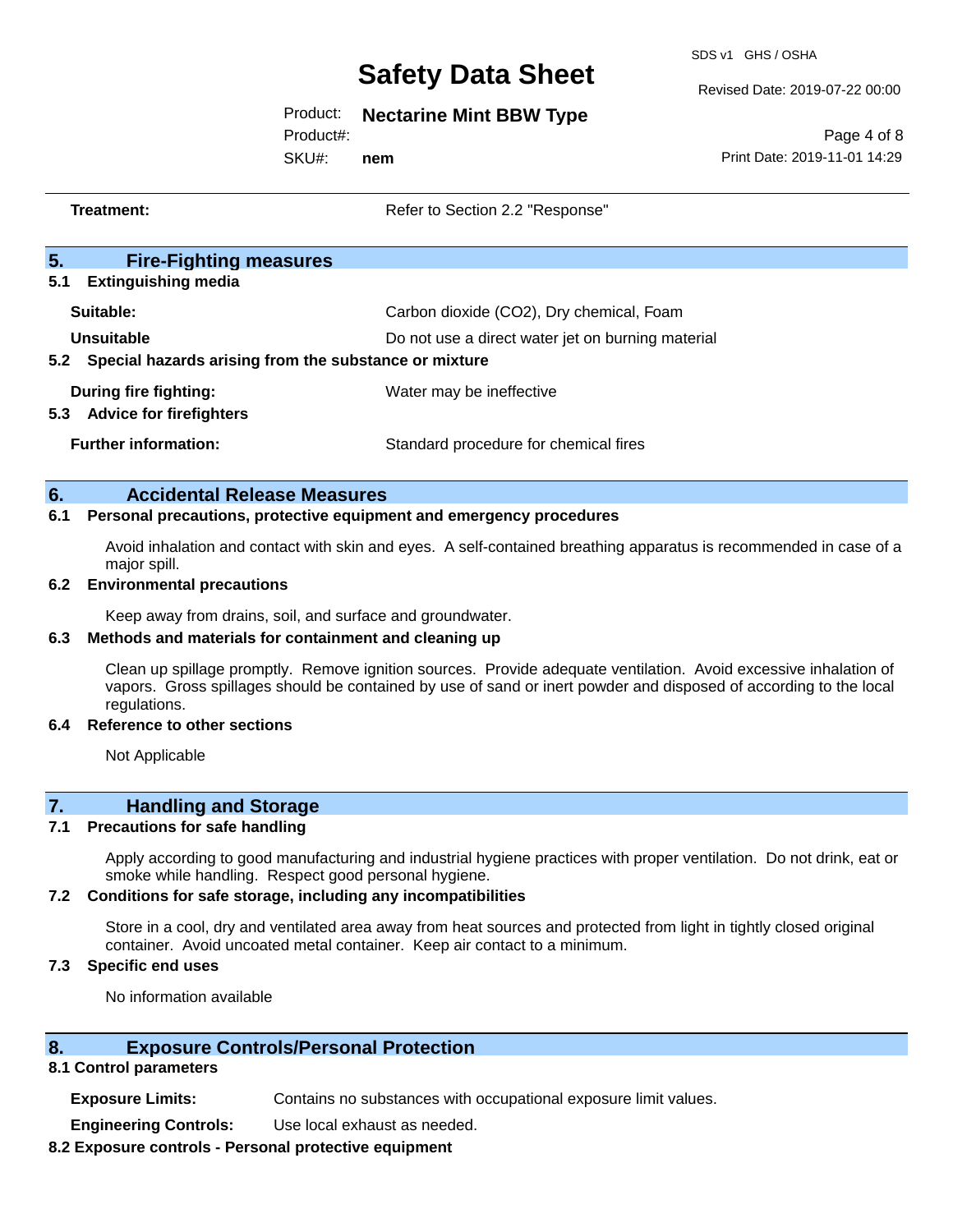SDS v1 GHS / OSHA

Revised Date: 2019-07-22 00:00

|                 | Product:  | <b>Nectarine Mint BBW Type</b>                                                                                                           |                              |
|-----------------|-----------|------------------------------------------------------------------------------------------------------------------------------------------|------------------------------|
|                 | Product#: |                                                                                                                                          | Page 5 of 8                  |
|                 | SKU#:     | nem                                                                                                                                      | Print Date: 2019-11-01 14:29 |
| Eye protection: |           | Tightly sealed goggles, face shield, or safety glasses with brow guards and side shields, etc.<br>as may be appropriate for the exposure |                              |

**Respiratory protection:** Avoid excessive inhalation of concentrated vapors. Apply local ventilation where appropriate. **Skin protection:** Avoid Skin contact. Use chemically resistant gloves as needed.

## **9. Physical and Chemical Properties**

#### **9.1 Information on basic physical and chemical properties**

| <b>Appearance:</b>           | Liquid                          |
|------------------------------|---------------------------------|
| Odor:                        | Conforms to Standard            |
| Color:                       | Colorless to Yellow Tint (G0-1) |
| <b>Viscosity:</b>            | Liquid                          |
| <b>Freezing Point:</b>       | Not determined                  |
| <b>Boiling Point:</b>        | Not determined                  |
| <b>Melting Point:</b>        | Not determined                  |
| <b>Flashpoint (CCCFP):</b>   | 192 F (88.89 C)                 |
| Auto flammability:           | Not determined                  |
| <b>Explosive Properties:</b> | None Expected                   |
| <b>Oxidizing properties:</b> | None Expected                   |
| Vapor Pressure (mmHg@20 C):  | 0.0577                          |
| %VOC:                        | 0.06                            |
| Specific Gravity @ 25 C:     | 1.0470                          |
| Density @ 25 C:              | 1.0440                          |
| Refractive Index @ 20 C:     | 1.5340                          |
| Soluble in:                  | Oil                             |

## **10. Stability and Reactivity**

| 10.1 Reactivity                         | None                                               |
|-----------------------------------------|----------------------------------------------------|
| <b>10.2 Chemical stability</b>          | Stable                                             |
| 10.3 Possibility of hazardous reactions | None known                                         |
| 10.4 Conditions to avoid                | None known                                         |
| 10.5 Incompatible materials             | Strong oxidizing agents, strong acids, and alkalis |
| 10.6 Hazardous decomposition products   | None known                                         |

### **11. Toxicological Information**

#### **11.1 Toxicological Effects**

Acute Toxicity Estimates (ATEs) based on the individual Ingredient Toxicity Data utilizing the "Additivity Formula"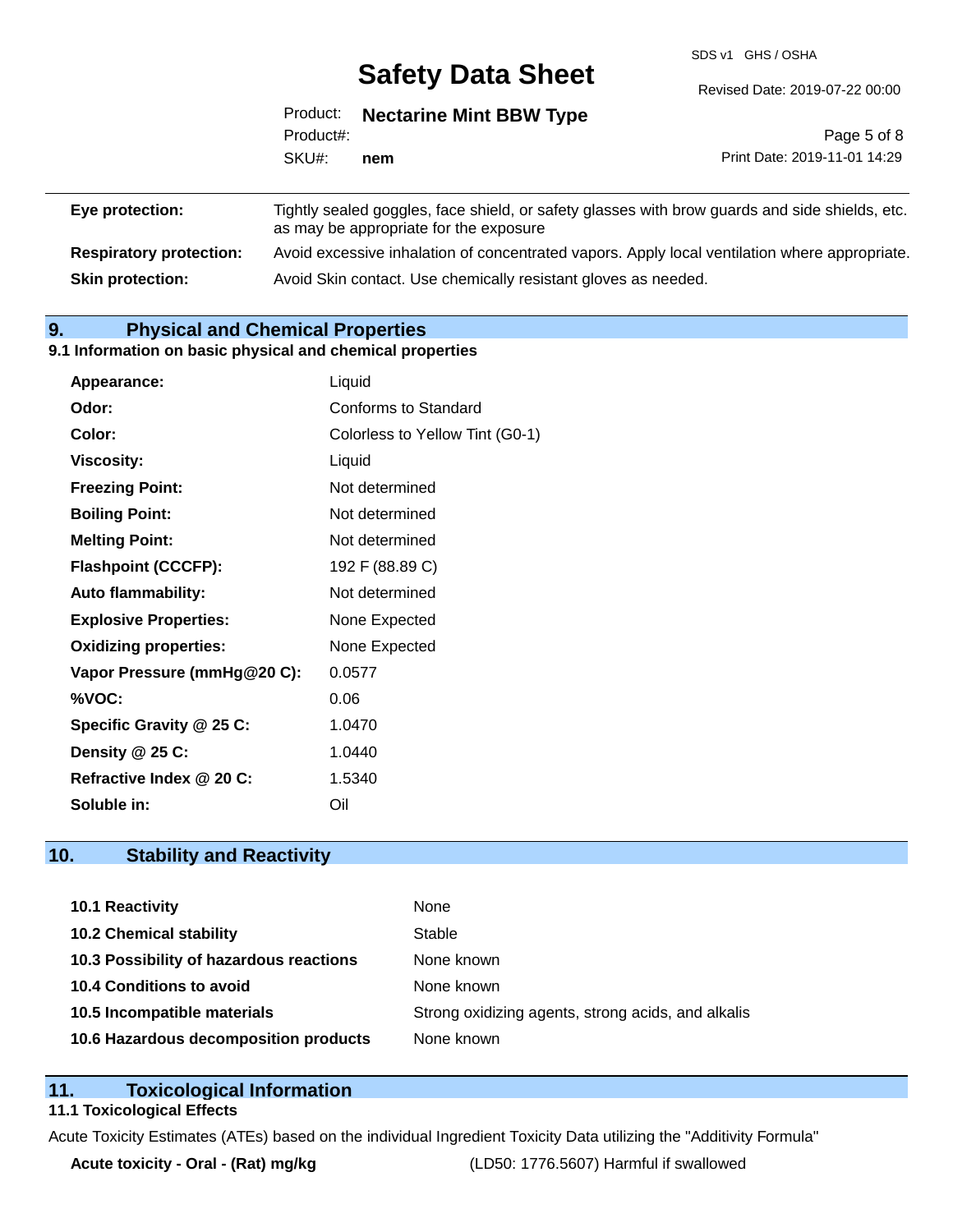SDS v1 GHS / OSHA

Revised Date: 2019-07-22 00:00

Product: **Nectarine Mint BBW Type** Product#:

SKU#: **nem**

Page 6 of 8 Print Date: 2019-11-01 14:29

| Acute toxicity - Dermal - (Rabbit) mg/kg           | (LD50: 3836.4765) May be harmful in contact with skin    |
|----------------------------------------------------|----------------------------------------------------------|
| Acute toxicity - Inhalation - (Rat) mg/L/4hr       | (LD50: 98.1864) May be harmful if inhaled                |
| <b>Skin corrosion / irritation</b>                 | May be harmful if inhaled                                |
| Serious eye damage / irritation                    | Causes serious eye irritation                            |
| <b>Respiratory sensitization</b>                   | Not classified - the classification criteria are not met |
| <b>Skin sensitization</b>                          | May cause an allergic skin reaction                      |
| <b>Germ cell mutagenicity</b>                      | Not classified - the classification criteria are not met |
| Carcinogenicity                                    | Not classified - the classification criteria are not met |
| <b>Reproductive toxicity</b>                       | Not classified - the classification criteria are not met |
| Specific target organ toxicity - single exposure   | Not classified - the classification criteria are not met |
| Specific target organ toxicity - repeated exposure | Not classified - the classification criteria are not met |
| <b>Aspiration hazard</b>                           | Not classified - the classification criteria are not met |
|                                                    |                                                          |
|                                                    |                                                          |
| 12.<br><b>Ecological Information</b>               |                                                          |
| 12.1 Toxicity                                      |                                                          |
| <b>Acute acquatic toxicity</b>                     | Very Toxic to aquatic life                               |
| <b>Chronic acquatic toxicity</b>                   | Toxic to aquatic life with long lasting effects          |
| <b>Toxicity Data on soil</b>                       | no data available                                        |
| <b>Toxicity on other organisms</b>                 | no data available                                        |
|                                                    |                                                          |
| 12.2 Persistence and degradability                 | no data available                                        |
| 12.3 Bioaccumulative potential                     | no data available                                        |
| 12.4 Mobility in soil                              | no data available                                        |
| 12.5 Other adverse effects                         | no data available                                        |

### **13. Disposal Conditions**

#### **13.1 Waste treatment methods**

Do not allow product to reach sewage systems. Dispose of in accordance with all local and national regulations. Send to a licensed waste management company.The product should not be allowed to enter drains, water courses or the soil. Do not contaminate ponds, waterways or ditches with chemical or used container.

## **14. Transport Information**

| <b>Marine Pollutant</b>                  | Yes. Ingredient of greatest environmental impact:<br>120-51-4 : (70 - 80 %) : Benzyl Benzoate |                                     |                 |        |
|------------------------------------------|-----------------------------------------------------------------------------------------------|-------------------------------------|-----------------|--------|
| Regulator                                | <b>Class</b>                                                                                  | <b>Pack Group</b>                   | <b>Sub Risk</b> | UN-nr. |
| U.S. DOT (Non-Bulk)                      |                                                                                               | Not Regulated - Not Dangerous Goods |                 |        |
| <b>Chemicals NOI</b>                     |                                                                                               |                                     |                 |        |
| <b>ADR/RID (International Road/Rail)</b> |                                                                                               |                                     |                 |        |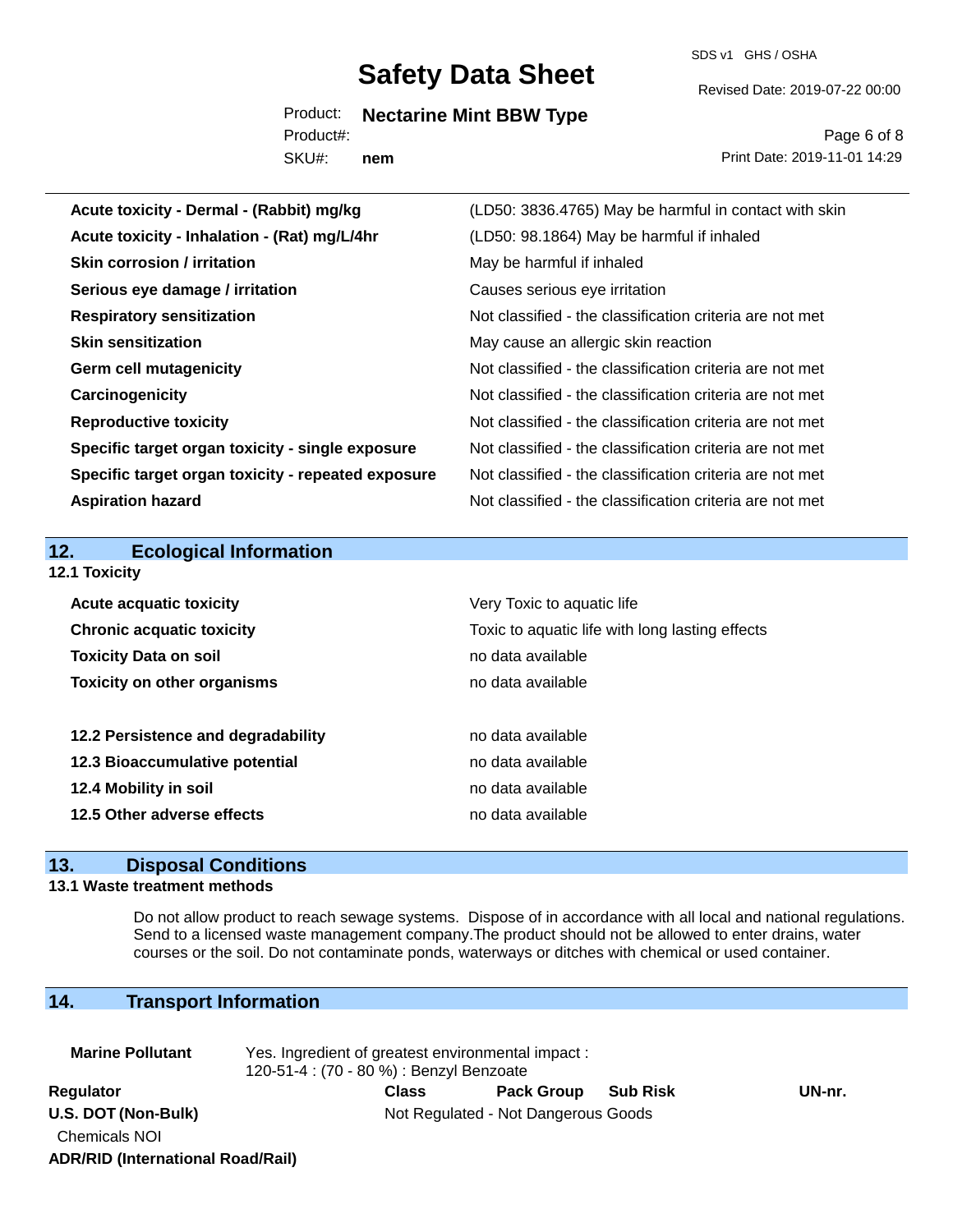SDS v1 GHS / OSHA

Revised Date: 2019-07-22 00:00

## Product: **Nectarine Mint BBW Type**

Product#:

SKU#: **nem**

### Page 7 of 8 Print Date: 2019-11-01 14:29

| <b>Environmentally Hazardous</b><br>Substance, Liquid, n.o.s. | 9 | Ш | UN3082        |
|---------------------------------------------------------------|---|---|---------------|
| <b>IATA (Air Cargo)</b>                                       |   |   |               |
| <b>Environmentally Hazardous</b><br>Substance, Liquid, n.o.s. | 9 | Ш | UN3082        |
| <b>IMDG (Sea)</b>                                             |   |   |               |
| <b>Environmentally Hazardous</b><br>Substance, Liquid, n.o.s. | 9 | Ш | <b>UN3082</b> |

| 15.                                       | <b>Regulatory Information</b>     |              |                                                                                                  |  |
|-------------------------------------------|-----------------------------------|--------------|--------------------------------------------------------------------------------------------------|--|
| <b>U.S. Federal Regulations</b>           |                                   |              |                                                                                                  |  |
| <b>TSCA (Toxic Substance Control Act)</b> |                                   |              | All components of the substance/mixture are listed or exempt                                     |  |
| 40 CFR(EPCRA, SARA, CERCLA and CAA)       |                                   |              | This product contains NO components of concern.                                                  |  |
| <b>U.S. State Regulations</b>             |                                   |              |                                                                                                  |  |
| <b>California Proposition 65 Warning</b>  |                                   |              | This product contains the following components:                                                  |  |
|                                           | 123-35-3(NF 204-622-5 0.01 - 0.1% |              | beta-Myrcene (Natural Source)                                                                    |  |
| 93-15-2                                   | $202 - 223 - 0 \leq 4$ ppm        |              | Methyl Eugenol (Natural Source)                                                                  |  |
| <b>Canadian Regulations</b>               |                                   |              |                                                                                                  |  |
| <b>DSL</b>                                |                                   |              | 100.00% of the components are listed or exempt. The following<br>components are NOT on the List: |  |
|                                           | 815580-59-7 453-570-1             | $\leq 0$ ppm | 3-Cyclohexene-1-carboxylic acid, 2,6,6-trimethyl-, methyl ester                                  |  |
|                                           |                                   |              |                                                                                                  |  |

## **16. Other Information**

## **GHS H-Statements referred to under section 3 and not listed in section 2**

| H226 : Flammable liquid and vapour                         | H303: May be harmful if swallowed                              |
|------------------------------------------------------------|----------------------------------------------------------------|
| H304 : May be fatal if swallowed and enters airways        | H316 : Causes mild skin irritation                             |
| H317 : May cause an allergic skin reaction                 | H320 : Causes eye irritation                                   |
| H361 : Suspected of damaging fertility or the unborn child | H401 : Toxic to aquatic life                                   |
| H402 : Harmful to aquatic life                             | H410 : Very toxic to aquatic life with long lasting<br>effects |
| H412 : Harmful to aquatic life with long lasting effects   |                                                                |
| <b>Total Fractional Values</b>                             |                                                                |
| (TFV) Risk                                                 | (TFV) Risk                                                     |
| (50.92) Acute Toxicity Inhalation, Category 5              | (44.60) Aquatic Chronic Toxicity, Category 3                   |
| (17.82) Sensitization, Skin, Category 1                    | (4.45) Aquatic Chronic Toxicity, Category 2                    |
| (3.33) Aquatic Chronic Toxicity, Category 4                | (3.09) Aquatic Acute Toxicity, Category 1                      |
| (2.78) Sensitization, Skin, Category 1B                    | (1.88) Skin Corrosion/Irritation, Category 3                   |
| (1.52) Skin Corrosion/Irritation, Category 2               | (1.30) Acute Toxicity Dermal, Category 5                       |
| (1.13) Acute Toxicity Oral, Category 4                     | (1.00) Eye Damage/Eye Irritation, Category 2A                  |